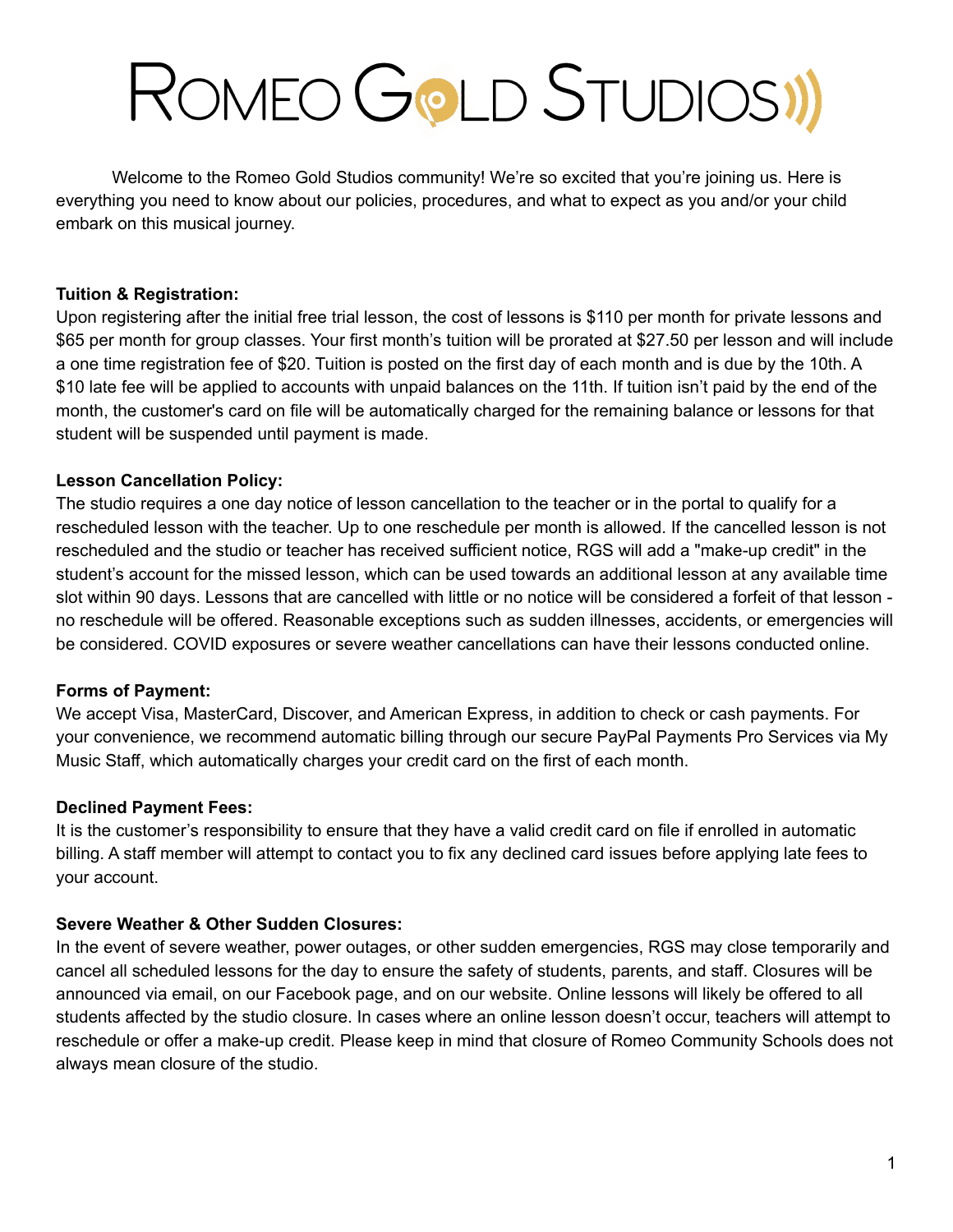#### **Holiday Closures:**

RGS usually mirrors holiday closures on the Romeo Community Schools calendar, but not always. Our typical calendar year will include closures for Spring break, Memorial Day Monday, Independence Day, Labor Day, Thanksgiving break, and Christmas break. Long breaks can often be used for make-up lessons.

#### **Virtual Online Lessons:**

Since the COVID-19 pandemic, the studio continues to offer online lessons via Facetime, Skype, Zoom, or other virtual mediums. Virtual lessons can be a great convenience if students are going out of town but don't want to miss a week, aren't feeling well but still want to have a lesson without exposing others to illnesses, can't get a ride to their lesson, etc. However, for some teachers and specific instruments, virtual lessons are extremely challenging and not always valuable to the student's learning experience. Please speak with your teacher if you would like to have a lesson online.

#### **Showcases and Performance Opportunities:**

For a true musician, all roads lead to the stage! The talent and hard work of our students is showcased three times a year at our showcases: one in late spring, one in late summer, and one around christmas time. Student participation in recitals is encouraged but not required  $-$  it is at the discretion of the student, parent, and teacher. We typically have four to five dates in a row for each seasonal recital, and students only participate in one to keep each show a comfortable length. Students will be assigned one performance date. Reasonable scheduling conflicts will be considered when assigning performance dates, but no guarantees can be made as to which show the student will be assigned.

- Showcase Collaborations: Sometimes, students may be asked to collaborate with other students and staff in recital numbers. This is to give students more opportunities for growth, as well as the experience of playing with other musicians of different ages, genre preferences, and experience levels — not to mention, it's a BLAST for everyone involved!
- Band Rehearsals: For collaborating showcase numbers, at least one or two full band rehearsals will be scheduled in the weeks leading up to recital. Rehearsals are mandatory for all band members to attend, and may be anywhere from 15 minutes to 45 minutes long depending on the length and difficulty of the song, as well as the experience level of the musicians involved. Band rehearsals will count as the student's lesson for that week and they will be charged the standard lesson fee. If a student wishes to schedule an additional one-on-one lesson the same week of a band rehearsal, they should speak with their teacher.

#### **Media Consent & Release:**

Romeo Gold Studios reserves the right to photograph, film, or record audio of classes, programs, performances, and participants at all of our facilities and events. Any photos, audio, or video of students or families at RGS facilities or events may be used on our website, social media, or printed promotional material. There will be no compensation offered. By enrolling at Romeo Gold Studios, you consent to the video or audio recording or taking of photographs of you and/or your child for these purposes.

Digital marketing is a very large part of what makes Romeo Gold Studios special. We leverage our social media and online presence to promote and celebrate our students. If students or families are not comfortable being filmed or photographed, please communicate this with us.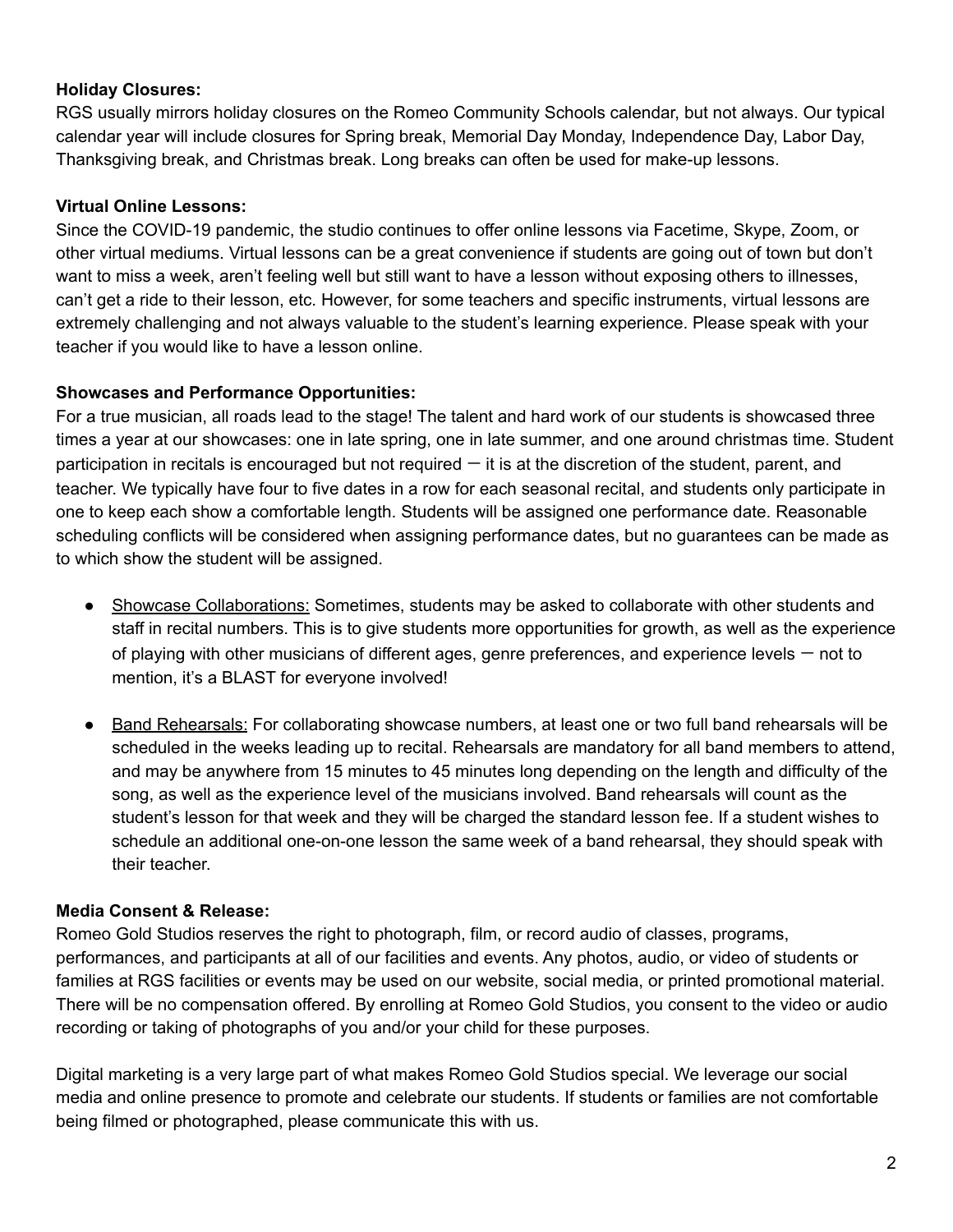#### **Frequently Asked Questions:**

#### *How do I contact my teacher?*

At your first lesson, your teacher will exchange contact information with you. Your teacher is your first line of communication for all things studio related. You may also get their contact information inside our online portal.

#### *Do I need to create an online account and use the portal?*

We highly recommend setting up your online portal (My Music Staff) upon registering at the studio. Inside this, you may register for classes, cancel attendance, view lesson notes, pay tuition, share files, and much more. Please see our My Music Staff info page for how amazing our online portal is for students and parents.

#### *What if I need to stop taking lessons?*

There is no long-term contract. If a student wishes to discontinue their lessons, please notify the teacher before tuition is applied for the next month. No refunds will be offered on tuition already paid, so we recommend to all students to finish out their last month of scheduled lessons before stopping lessons.

#### *What if I decide to come back after stopping lessons?*

We cannot guarantee the availability of the same teacher you had before you stopped lessons. However, we will certainly do our best to match you up with the best teacher available. A registration fee may apply.

#### *How will the studio communicate important information to me?*

All important information will be sent to your email. Please check it regularly to stay updated on studio closures, recital information, schedule changes, and more.

#### *Where do I drop off my child for their lesson if I'm not entering the studio?*

Please make sure your child safely makes it inside Romeo Gold Studios via our front entrance when dropping them off. Our back entrance is for employees only.

#### *Can I sit in on my child's lesson?*

No, we do not recommend that parents sit in the lesson room during a lesson as it is often distracting for the student and the teacher. Each lesson room has a window on the door through which parents can view and hear the lesson. We encourage parents and families to relax in our waiting room and enjoy a complimentary cup of coffee, reading material, a play area with toys for kids, or even a movie on Netflix.

#### *What if I want to take full hour lessons each week?*

Hour long lessons can be beneficial to some students, but not to others. This will be at your teacher's discretion. One hour students are charged for the price of 2 weekly private lessons.

#### *Do I get a discount if I have multiple children taking lessons at RGS?*

Unfortunately we no longer offer a discount for multiple students or classes. Our price is consistent regardless of how many classes or students are enrolled.

#### *What if I have more questions?*

We are always here to help. Give us a call at (586) 372-8540 or email us at info@RomeoGoldStudios.com and we will get back to you in a timely manner.